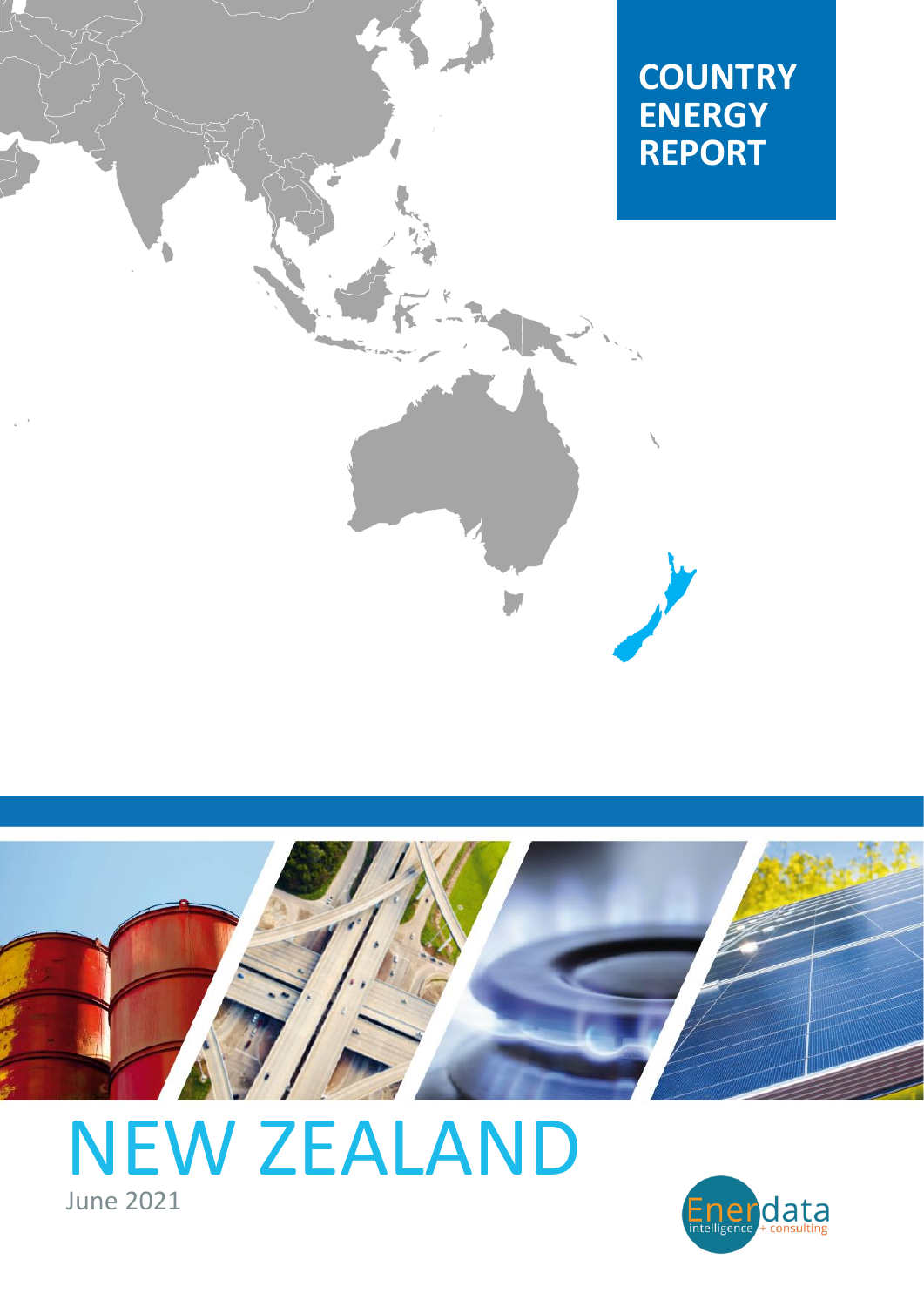## <span id="page-1-0"></span>Table of contents → $\bf{)}$





| Abbreviations 25 |  |
|------------------|--|
|                  |  |